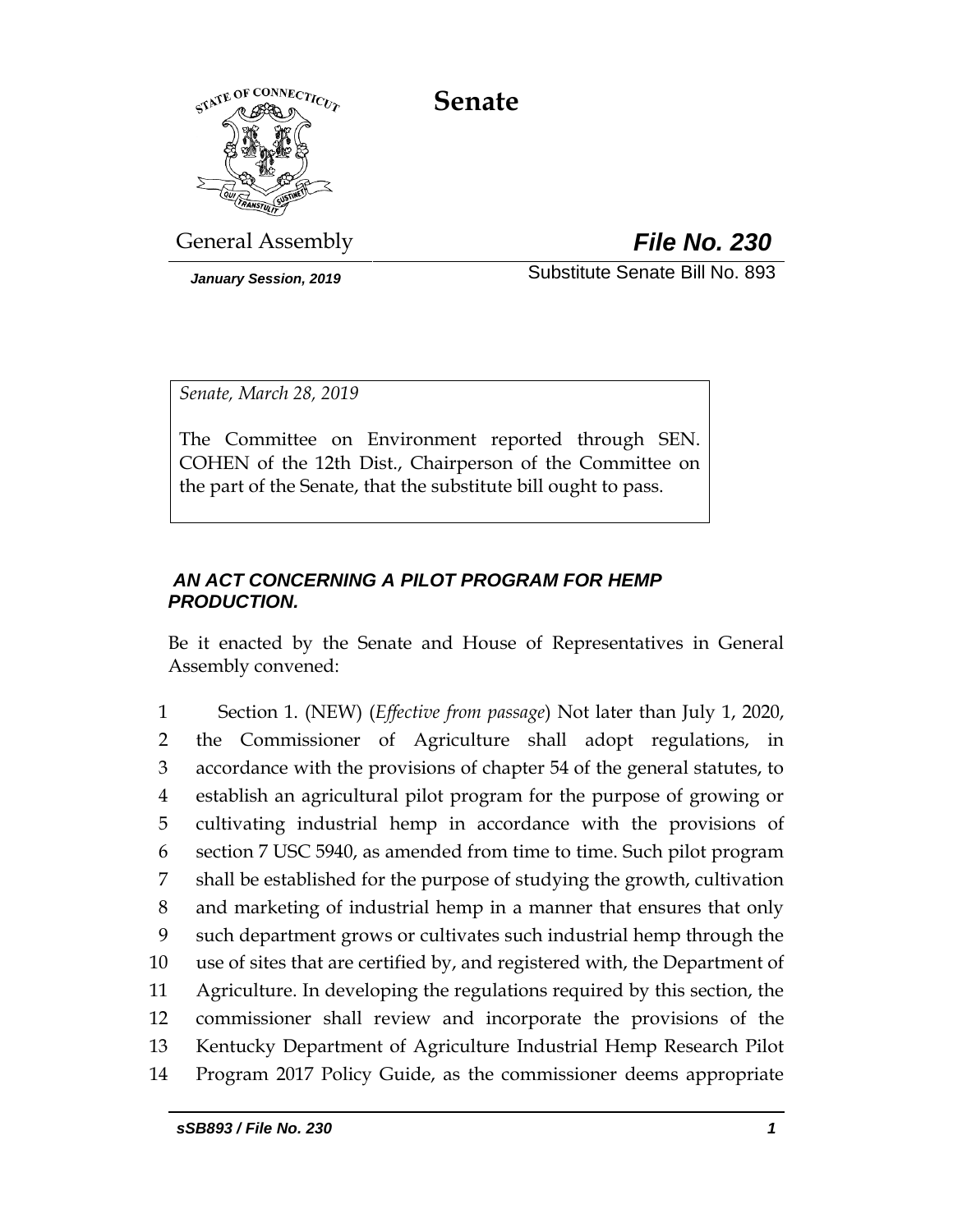- 15 and consistent with the provisions of 7 USC 5940, as amended from
- 16 time to time. For the purposes of this section, "industrial hemp" means
- 17 the plant Cannabis sativa L. and any part of such plant, whether
- 18 growing or not, with a delta-9 tetrahydrocannabinol concentration of
- 19 not more than 0.3 per cent on a dry weight basis.

| sections: |              | This act shall take effect as follows and shall amend the following |
|-----------|--------------|---------------------------------------------------------------------|
| Section 1 | from passage | New section                                                         |

*ENV Joint Favorable Subst.*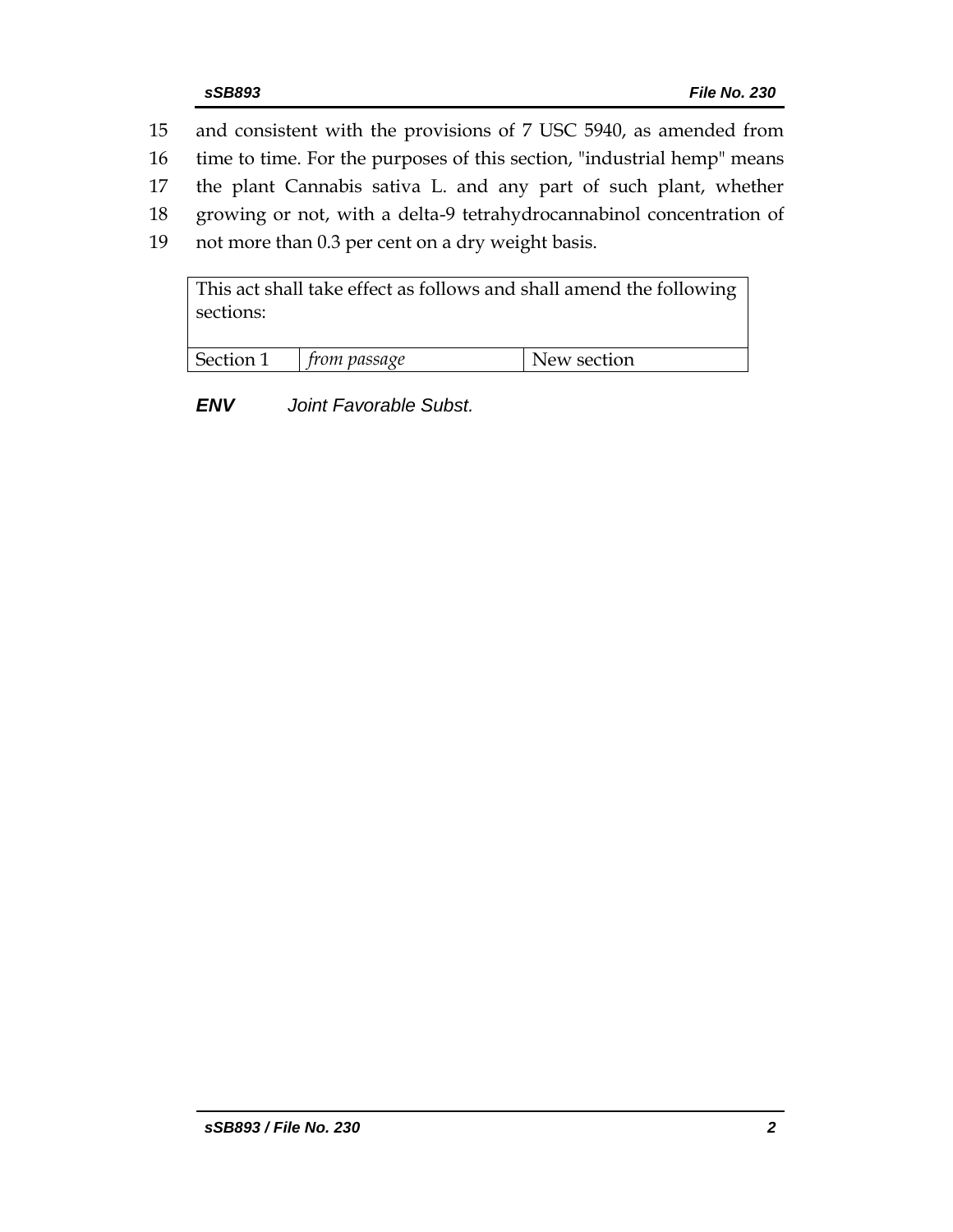*The following Fiscal Impact Statement and Bill Analysis are prepared for the benefit of the members of the General Assembly, solely for purposes of information, summarization and explanation and do not represent the intent of the General Assembly or either chamber thereof for any purpose. In general, fiscal impacts are based upon a variety of informational sources, including the analyst's professional knowledge. Whenever applicable, agency data is consulted as part of the analysis, however final products do not necessarily reflect an assessment from any specific department.*

#### *OFA Fiscal Note*

#### *State Impact:*

| <b>Agency Affected</b>     | <b>Fund-Effect</b> | FY 20 \$ | FY 21 \$ |
|----------------------------|--------------------|----------|----------|
| Department of Agriculture  | GF - Cost          | 188,108  | 200,868  |
| State Comptroller - Fringe | GF - Cost          | 96.040   | 102.409  |
| Benefits <sup>1</sup>      |                    |          |          |
| Ag. Experiment Station     | GF - Cost          | 45,055   | 47.748   |

Note: GF=General Fund

#### *Municipal Impact:* None

#### *Explanation*

The bill requires the Department of Agriculture (DoAg) to adopt regulations establishing an industrial hemp pilot program in accordance with federal law.

The pilot program established under the bill must study the growth, cultivation, and marketing of industrial hemp, and ensure that hemp growth and cultivation is done only at sites certified by, and registered with, DoAg. The bill requires the plant to have a delta-9 tetrahydrocannabinol (THC) concentration of not more than 0.3 percent on a dry weight basis.

The bill results in costs to DoAg of \$188,108 in FY 20 and \$200,868 in FY 21 to hire two Agricultural Marketing and Inspection Representatives and a Fiscal/Administrative Assistant. It also results in costs of \$45,055 in FY 20 and \$47,758 in FY 21 to the Agricultural

 $\overline{a}$ 

<sup>&</sup>lt;sup>1</sup>The fringe benefit costs for most state employees are budgeted centrally in accounts administered by the Comptroller. The estimated active employee fringe benefit cost associated with most personnel changes is 41.19% of payroll in FY 20 and FY 21.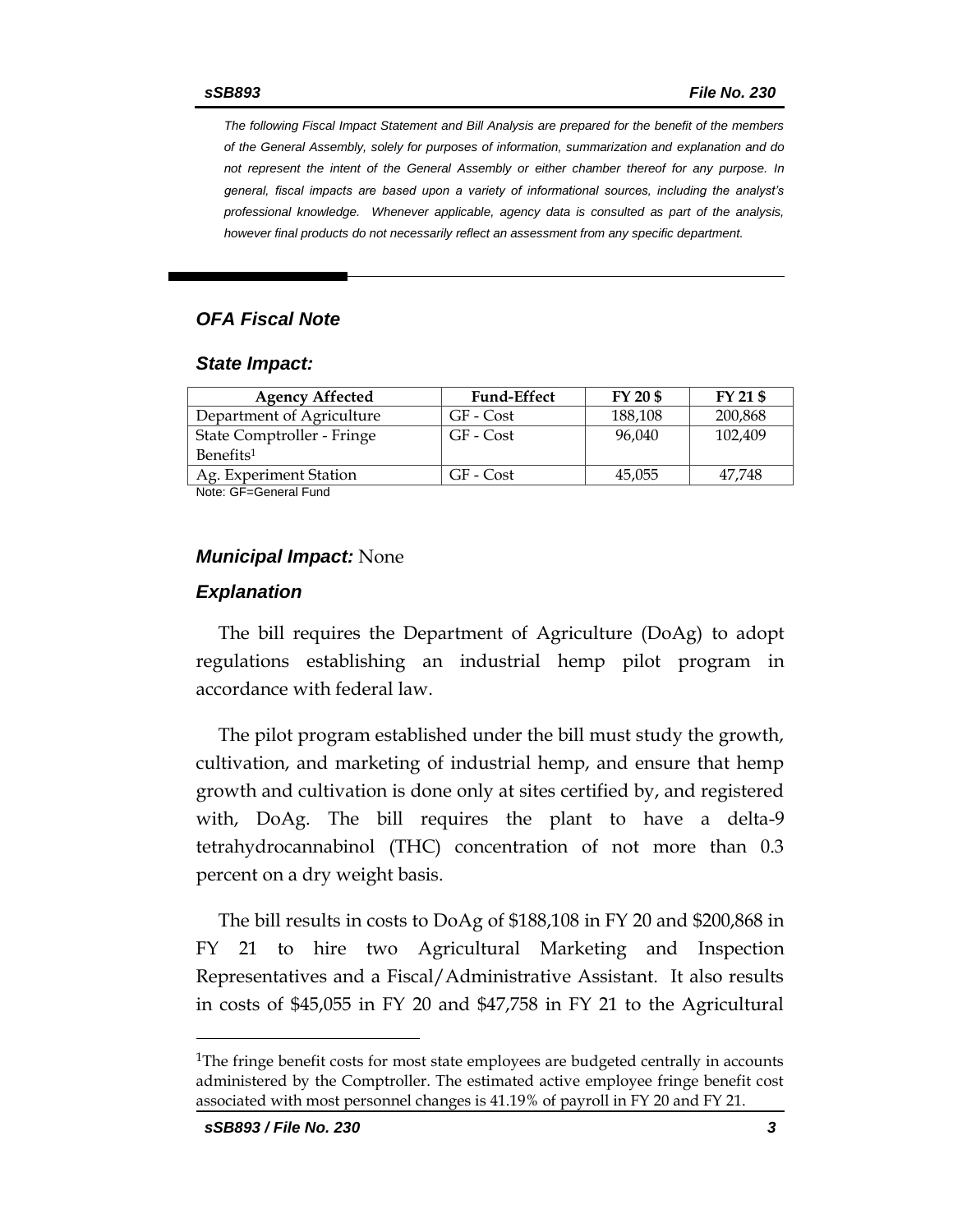Experiment Station (AES) to hire a laboratory Technician to perform the THC testing required under the bill's provisions. There are additional costs of \$96,040 in FY 20 and \$102,409 in FY 21 for associated fringe benefits for the four new positions required to implement the bill's provisions.

## *The Out Years*

The annualized ongoing fiscal impact identified above would continue into the future subject to inflation.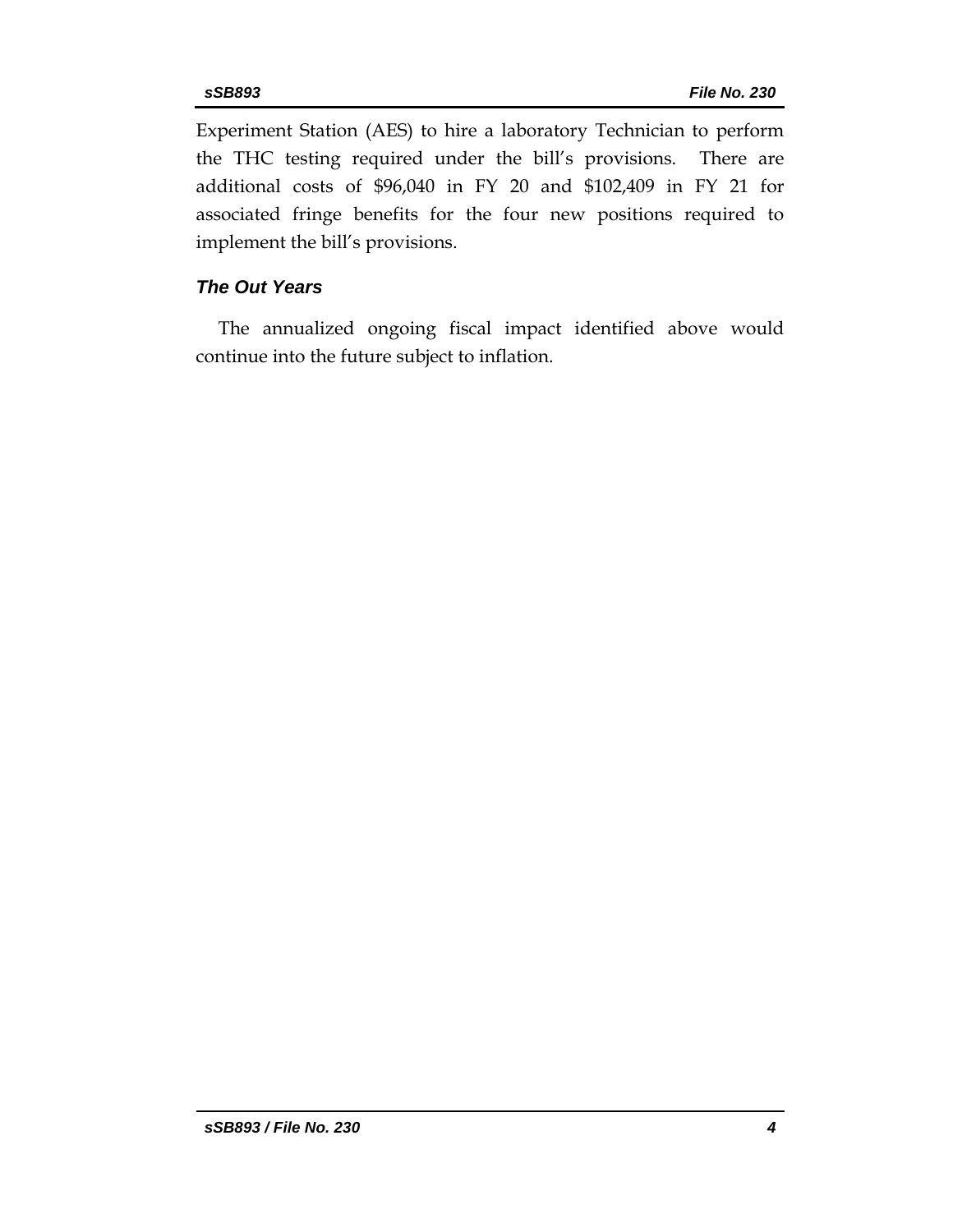# **OLR Bill Analysis sSB 893**

## *AN ACT CONCERNING A PILOT PROGRAM FOR HEMP PRODUCTION.*

### **SUMMARY**

This bill requires the state Department of Agriculture (DoAg) commissioner, by July 1, 2020, to adopt regulations establishing an industrial hemp pilot program in Connecticut in accordance with federal law. Under the bill and federal law, "industrial hemp" means the plant Cannabis sativa L. and any part of the plant, whether growing or not, with a delta-9 tetrahydrocannabinol (THC) concentration of not more than 0.3 percent on a dry weight basis.

The pilot program must study the growth, cultivation, and marketing of industrial hemp, and ensure that hemp growth and cultivation is done only at sites certified by, and registered with, DoAg.

The bill requires the commissioner, when developing regulations, to review and incorporate provisions of the Kentucky Department of Agricultural Industrial Hemp Research Pilot Program 2017 Policy Guide as she deems appropriate and consistent with federal law.

EFFECTIVE DATE: Upon passage

### **BACKGROUND**

#### *Federal Law*

The federal 2014 Agricultural Act (P.L. 113-79), known as the 2014 farm bill, allows a higher education institution or state agriculture agency to grow or cultivate industrial hemp under a pilot program or other research program if also allowed by state law (§ 7606). Under such a program, any site used for growing or cultivating industrial